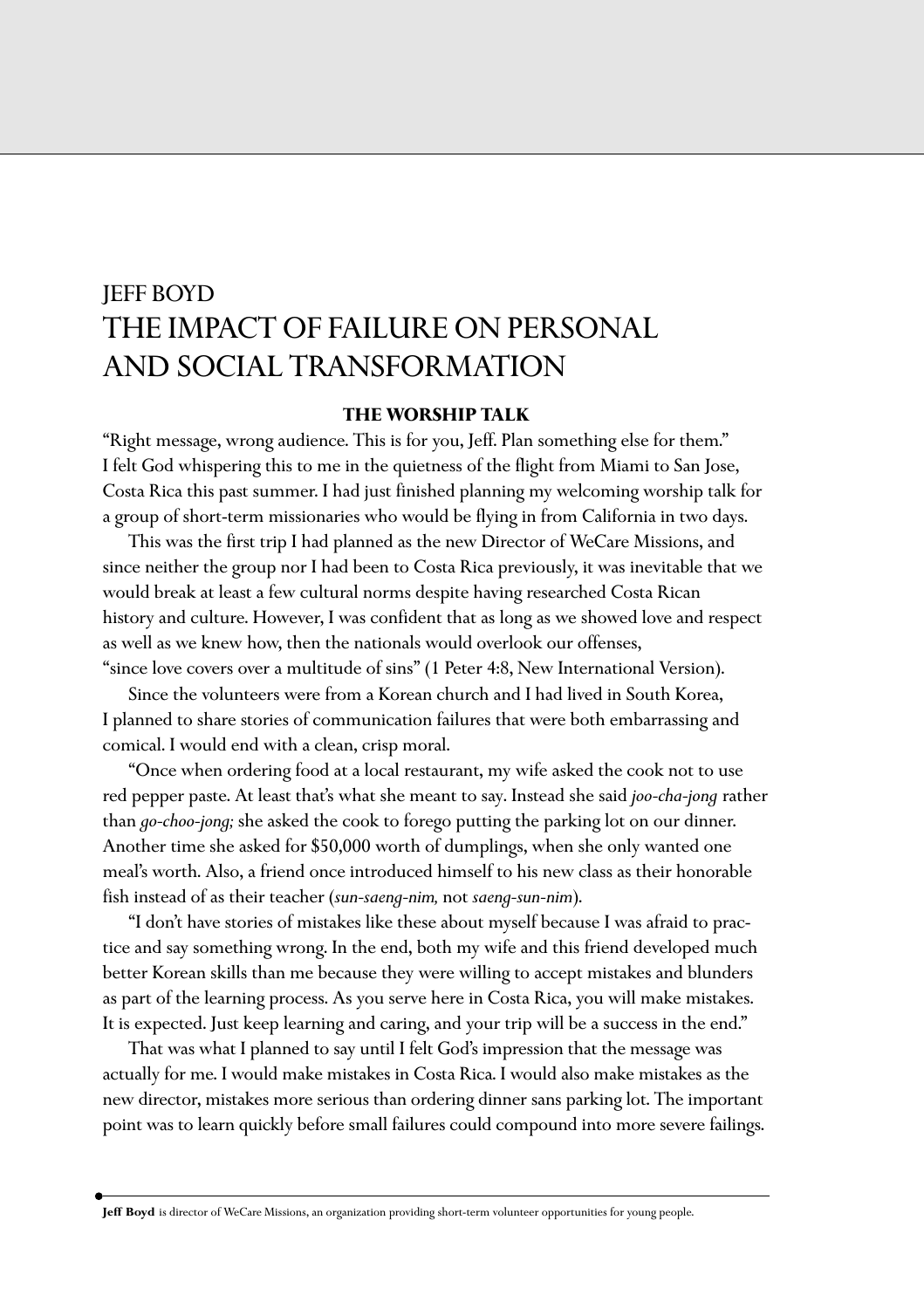## **PERSONAL TRANSFORMATION**

Failure is not an option for leaders. Better said, failure is not optional; it is inevitable. We fail. In both character and in competency, we do not live up to our own standards twenty-four hours a day, seven days a week, let alone God's standards. So what are we to do with failure? How should we view personal and professional failures?

Thankfully, as Christian leaders, we belong to a long tradition of honesty. God did not leave us with a whitewashed best-practices guide. Rather, He has given us the Bible with story after story of leaders and heroes who fell and yet got up again; stories of Abraham, Moses, David, the disciples and Paul. We find our lives in their stories, and we have the hope that even though "a righteous man falls seven times, he rises again" (Proverbs 24:16, NIV).

While my primary focus may be accomplishing strategic goals and objectives, God is equally concerned with my personal transformation and development. Failure is one of God's most powerful tools for changing us from the inside out. Since many of us have a tendency to seek God's guidance and wisdom most whole-heartedly when we are at the end of our options, times of failure become God's perfect teachable moment. By contrast, Christian environmental activist Matthew Sleeth, M.D., points out that "no one finds Jesus on the day they win the lottery" (personal communication, August 15, 2008).

God knows that our present failings can lead to future peace. Failures are certainly hardships, and we are told to "endure hardship as discipline. . . . No discipline seems pleasant at the time, but painful. Later on, however, it produces a harvest of righteousness and peace for those who have been trained by it" (Hebrews 12:7, 11, NIV).

Furthermore, times of failure test our faith. "God, why didn't you help me avoid this?" "Why did you put me in this role just to watch me fail?" "Every day I pray for your wisdom, but this venture is still losing money." In response, the Bible teaches to "consider it pure joy . . . whenever you face trials of many kinds, because you know that the testing of your faith develops perseverance. Perseverance must finish its work so that you may be mature and complete, not lacking anything" (James 1:2-4, NIV).

The difficult times that make us "mature and complete" not only refine us into better leaders, but they also make us better parents, children, siblings, church members and community members. Personal transformation is important to God because He cares about all of these relationships, not just our organizational performance.

## **SOCIAL TRANSFORMATION**

Personal transformation does not lead solely to personal success; it also leads to higher functioning organizations and ultimately to social transformation. An understanding of this causal connection inspired six groups, including the Ford Foundation and the W. K. Kellogg Foundation, to create the Seasons Fund for Social Transformation, with the goal of raising \$5 million for granting purposes (Moore, 2008).

The Seasons Fund website states that "no matter how many projects and campaigns and initiatives and alliances we set in motion, we won't find fundamental solutions to societal ills until we learn how to approach this work with greater awareness, compassion, and humility" (Seasons Fund, 2008).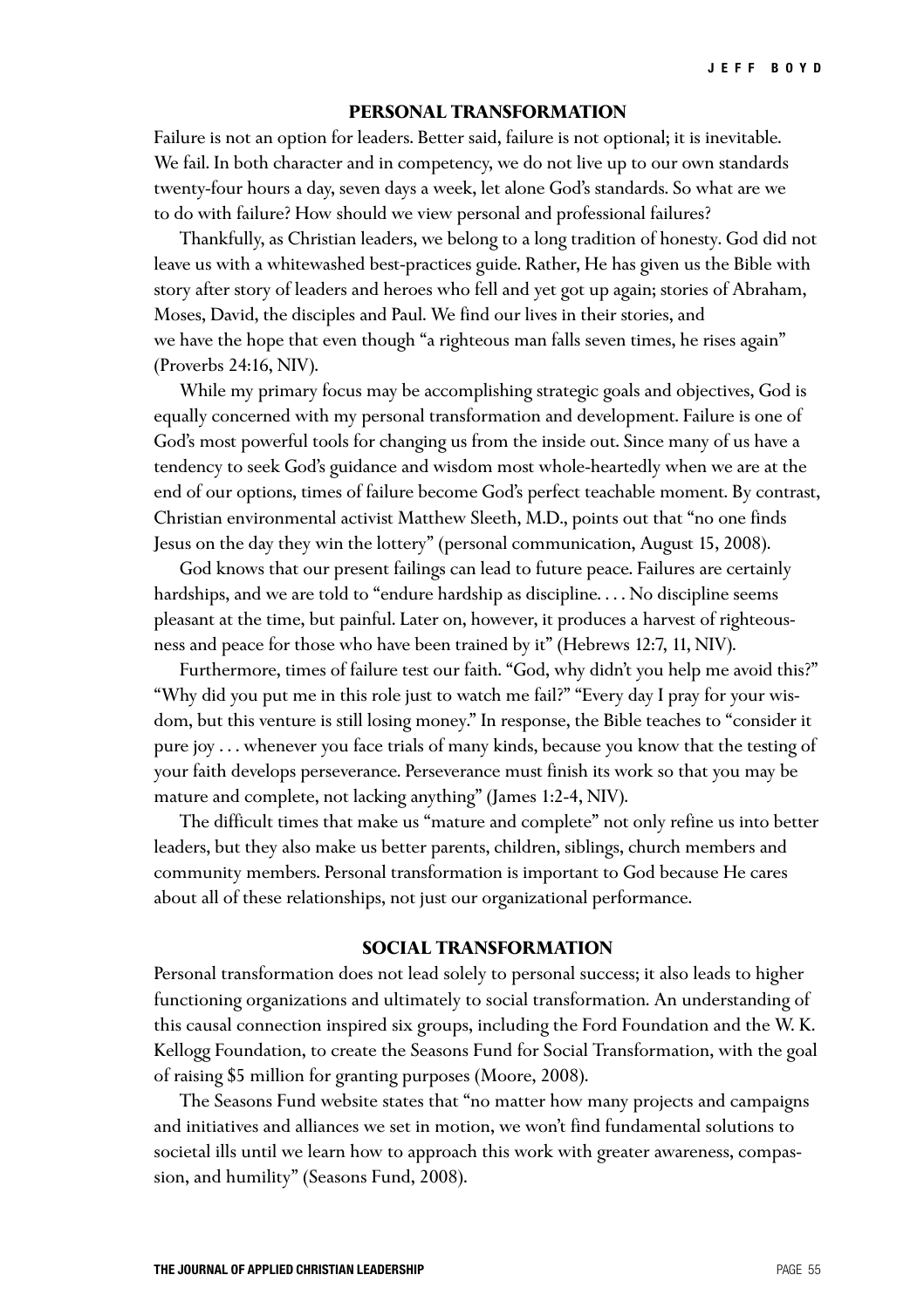The website drives the point further:

History shows that personal and social transformation are inseparably linked and mutually reinforcing, and that it's vital to move from contemplation to action and back again. Gandhi, fasting on the final night of the Salt March, knew this. So did King, engaging in solitary prayer just before he gave himself over to the Birmingham City Jail. But it wasn't just them; many of their movement colleagues embraced these practices too. (2008)

Jim Wallis (2000), noted Christian social and political activist, also highlights the critical connection between inner development and outward success. "Mature leaders are those who not only rely on their strengths but also learn how to deal consciously with their weaknesses. . . . Thus they guard themselves against the disintegration of their inward life that could finally result in outward paralysis" (p. 251).

### **TRANSFORMATIVE FUNCTION OF FAILURE**

The powerful role of failure in personal transformation is demonstrated by the lives of four respected Christian leaders—Rob Bell, Loren Cunningham, Rick McKinley and Matthew Sleeth. Larry Julian's (2005) Partnership Roles provides a framework for categorizing and analyzing the challenges experienced by these four leaders. Julian points out that overcoming obstacles is a joint venture between God and us. We must rely on God to do His part, and we must faithfully play our role, which is divided into two components—the *Surrender Posture*and the *Take-Charge Posture* (p. 21). That is, in every life issue, there are elements that we must surrender to God and there are actions that we have a responsibility to do.

The following stories demonstrate the importance of God's role, our surrender posture and our take-charge posture in four areas—purpose, perspective, provision and power while Julian's matrix also includes protection, peace and prosperity.

A peer-reviewed journal article faces the same potential shortcoming as a television sitcom: even the thorniest problem needs to be neatly resolved in thirty minutes or less. Let us take the time to enter these stories and allow the messiness to instruct us without too quickly jumping to the resolution.

#### **Purpose—Pastor Rob Bell**

Rob Bell, founding pastor of Mars Hill Bible Church in Grandville, Michigan, tells the story of his emotional crash in *Velvet Elvis* (2005). As the church grew from 1,000 to 4,000 people in its first six months and then up to 10,000 by the second year, Bell felt he had to be the superpastor. He felt driven to meet everyone's expectations by writing biblical sermons and books, running church operations, leading weddings and funerals, spending time alone with God and visiting people in the hospital.

He followed this path until he hit an emotional wall one Sunday morning and realized he simply could not go on. Bell shares that he was sitting in a closet wondering how far down the road he could get before the next service began. "I was exhausted. I was burned out. I was full of doubt. I was done. . . . And it was at that moment that I made some decisions. Because without pain, we don't change, do we?" (p. 104).

However, the change was not immediate; the process takes time. Bell "found a thera-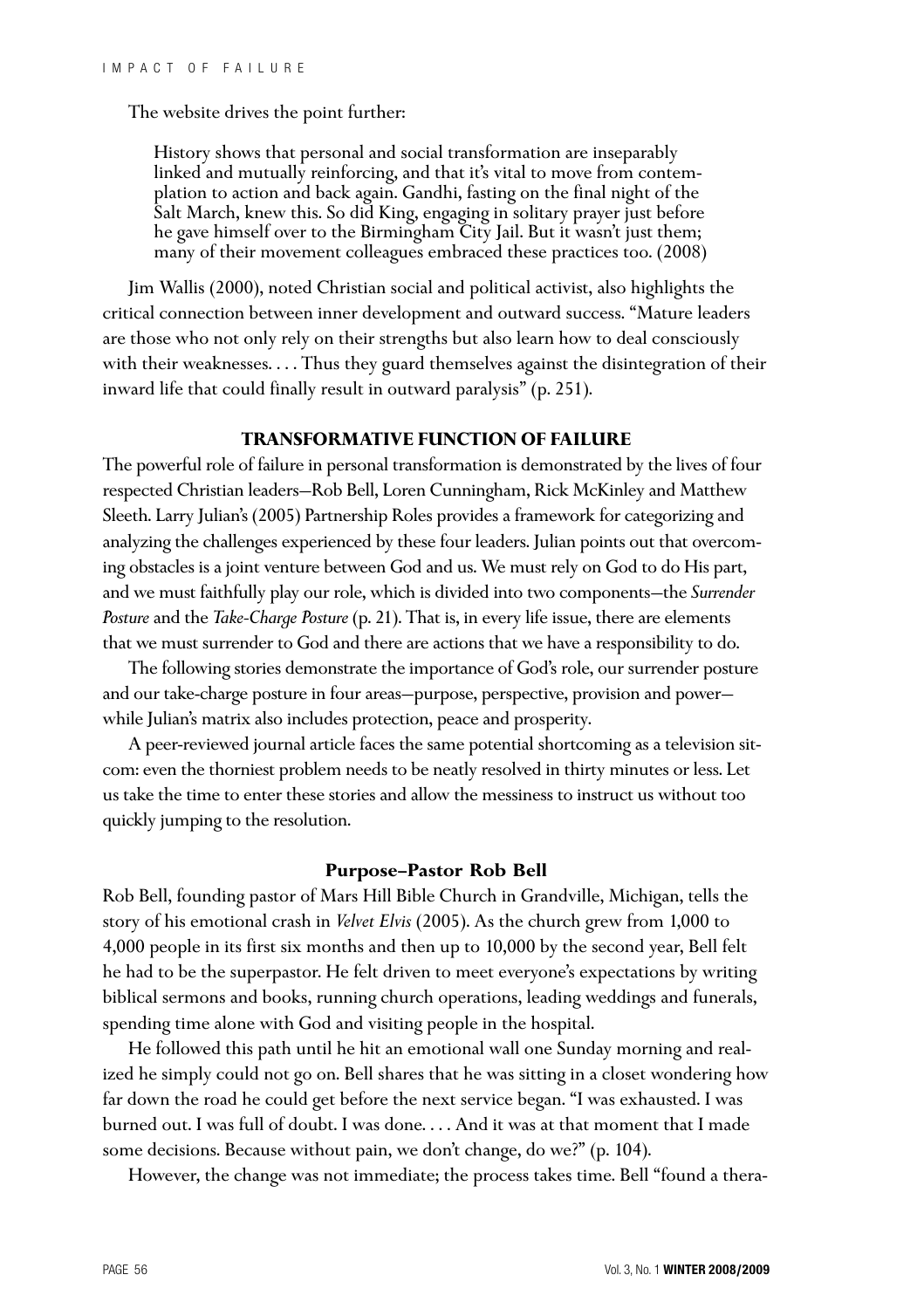pist and took a 10-week break" to began sorting through his motivations and fears that had roots in his teenage years (Hamilton, 2008, p. I3).

Eventually, "he set aside Fridays as his Sabbath. No cell phone, no e-mail. He turned over pastoring duties to another lead pastor, focusing on sermons he calls 'teachings,' his writing and [a DVD teaching series named] NOOMA" (Hamilton, 2008, I3). Speaking on the role of Sabbath as a means of rest and wholeness for those who are driven to produce, Bell (2005) reminds us that "Jesus wants to heal our souls, wants to give us the shalom of God. And so we have to stop. We have to slow down. We have to sit still and stare out the window and let the engine come to an idle" (p. 118).

In retrospect Bell says, "what happened to me in that storage room between the 9 and 11 a.m. services, in those agonizing moments of despair, was the best thing that could have happened" (p. 113). The resulting changes realigned him with his calling to "teach this book" (p. 40).

Mars Hill has continued to develop, and currently the weekly teachings are downloaded by more than 50,000 individuals (http://en.wikipedia.org/wiki/Mars\_Hill\_Bible\_Church). Furthermore, the Mars Hill community has grown its ministry efforts in specific and meaningful ways. Groups have been formed for stepparents, couples who are adopting, military families, newlyweds and writers, as well as support groups for those dealing with financial burdens, infertility and substance abuse (What We're Doing, http://www.marshill.org/).

While Mars Hill members do extensive volunteering in a wide range of areas, including HIV/AIDS care, clean water availability, and immigrant support, the church's focus is on the XYZ initiative—housing in west Michigan (X), economic opportunities in west Michigan (Y), and micro-credit efforts in Burundi (Z) (XYZ Initiative, http://www.marshill.org/xyz).

Clearly, Rob Bell's personal transformation enabled the church organism to transform and grow in its effectiveness at reaching people with a message of hope, at the same time allowing him to care for his family and his own body and soul. If he had not learned from this painful experience by setting boundaries, doing painful inner work, and restructuring Mars Hill leadership, the body of Christ would have lost the blessing of his God-given talents.

While I do not want to over-simplify the many lessons that can be learned from Bell's story, Julian's (2005) Partnership Roles matrix provides a framework for considering this and other struggles that we face.

God's role in Bell's story was "to give . . . life purpose" (p. 21). The corresponding *Surrender Posture* is to "understand and accept God's purpose and your role in life," while the *Take-Charge Posture* is to "follow through on God's calling" (p. 21). Bell had to let go of all of the compelling and important work that had slowly worn him down emotionally, physically and spiritually in order to hold on to the one purpose God had called him to—teaching the Bible. He would be most fulfilled, and the body of Christ would be most blessed, by him embracing God's call whole-heartedly.

#### **Perspective—Loren Cunningham**

While Bell's story is one of purpose, focus and boundaries, Loren Cunningham shares a personal story of perspective and repentance in *Is That Really You, God?* (Cunningham,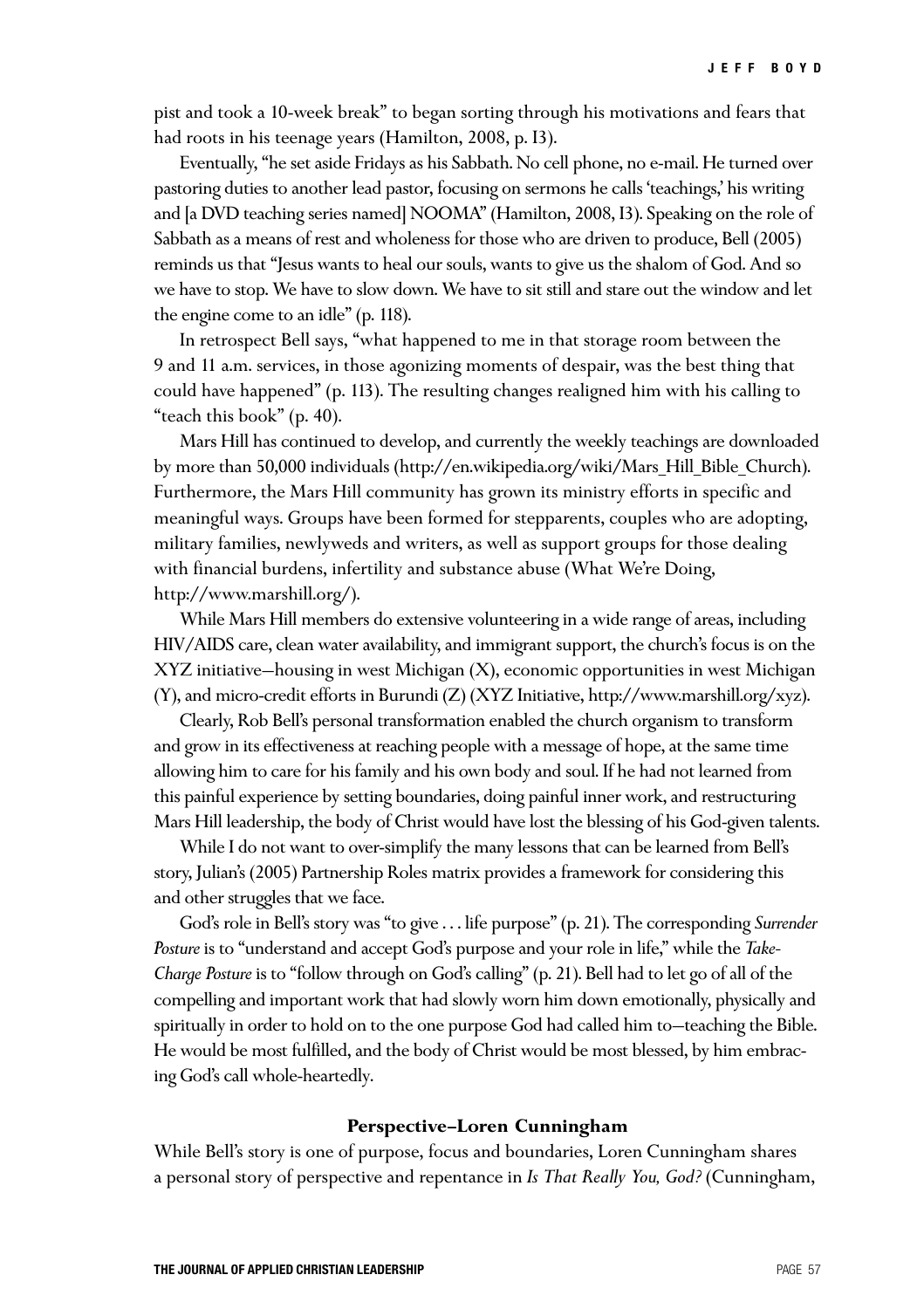2001). From a vision of young missionaries going out like a wave across the earth, God led Cunningham to begin the outreach organization Youth With a Mission (YWAM). As YWAM grew, Cunningham believed God was calling him to use a ship to reach people with both medical care and the story of Jesus. "We'd have medical teams aboard and hundreds of young people carrying the Good News to off-load at the international ports the ship would dock in" (p. 127).

God's providence seemed to be leading these plans, and when Loren saw the 450-foot long ship, the *Maori,* in New Zealand in 1973, he was confident this was to be their ship. After YWAM and the Union Steamship Company agreed on a deposit of \$72,000, a businessman from England said God was calling him to support YWAM. His donation was more than enough to pay the *Maori's* down payment. "Every day, we saw some new release for the ship—either a volunteer or money or a special offer. . . . Everything seemed to be falling into place, and the fulfillment of the vision of the ship was happening fast" (p. 130).

As the amount of time and energy required to prepare the ship increased, Cunningham felt the need to slow down and spend "a week alone with God to fast and pray about all the development" (p. 130). During this quiet time, he began to sense that the project would be shaken, that Jesus was no longer supporting the project. Soon, Cunningham was convicted that they were cheering the ship but neglecting Jesus.

Cunningham shares, "Yes, God had told us to get a ship, and repeatedly He had confirmed His guidance. . . . But we had failed in the *way* we had carried out His guidance. We had subtly turned from the Giver to the gift" (p. 134). When Cunningham met with a large group of other missionaries, they too were convicted of this wrong perspective, and spent six days confessing ways they had put other things before God.

As feared, the flow of money, gifts and volunteers that had been streaming into the project mysteriously stopped, and within a matter of weeks the plans for purchasing the *Maori* were sunk. However, through the days of repenting and confessing, the group felt that God would resurrect the dream when His time was right, and that they would be careful to give God all the glory when the opportunity arose.

A number of years later, God did resurrect the dream by providing a ship in Venice, Italy. Cunningham had been reluctant to board the ship because he was fearful of becoming overly excited about the possibility. Finally, once other leaders had arranged the purchase of the ship, Cunningham boarded the *Anastasis,* Greek for *resurrection,* "still determined not to glorify a mere tool in God's kingdom" (p. 179).

YWAM's ship ministry has grown and branched into two organizations—Mercy Ships and Marine Reach—both of which travel the world sharing God's love (mercyships.org, marinereach.com). The thousands of lives touched each year by the volunteers on these ships (social transformation) was made possible by the days and weeks of fasting and praying (personal transformation). Only when these Christian leaders confessed and repented of their pride and loss of perspective were they able to know and follow God's guidance. Expressing great hope, Cunningham says, "Thankfully, even when we fail, God does not take back His gifts and callings" (p. 164).

The story of YWAM and the *Maori* illustrate Julian's (2005) teaching on Perspective. God's role is "to provide wisdom and guidance" and our *Surrender Posture* is to "prepare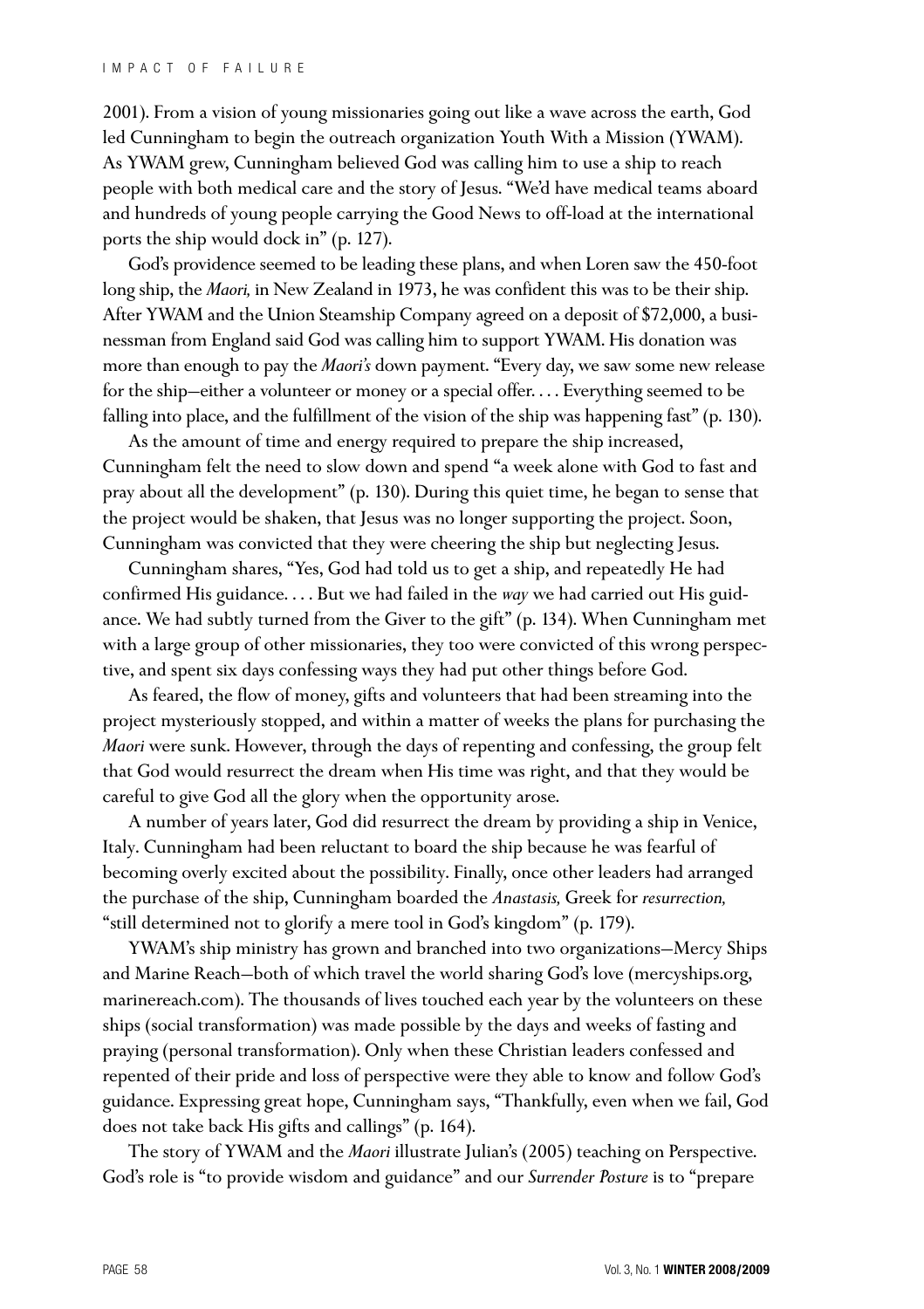the way to hear God's voice" (p. 21). Cunningham and YWAM's leadership spent days and nights in prayer, getting their hearts right with God and listening for His guidance. Then their role in the *Take-Charge Posture* was to "do what He says," and also to keep the focus on Jesus while doing it. Cunningham states bluntly, "One of the difficulties of being led by the Lord is keeping perspective" (2001, p. 178).

## **Provision—Matthew Sleeth**

Matthew Sleeth, M.D. (2007b), was "chief of staff and head of the emergency department—at one of the nicest hospitals on the coast of New England" (p. 17). Sleeth comments, "I enjoyed my job, my colleagues, my expensive home, my fast car, and my big paycheck" (pp. 17-18).

However, one tumultuous week acted as a catalyst that launched Sleeth on a new mission. Sleeth shares that "in one week's time I admitted three women in their thirties with breast cancer, all to die. I decided that it was time to 'stop running for the cure,' and to start looking for the cause" (2007a).

These tragedies, true failures from a healthcare perspective, motivated Dr. Sleeth to begin researching the causes of cancer. As he studied the environmental factors that play a significant role in cancer and other diseases such as asthma, Sleeth realized that treating the symptoms in medical facilities was not getting to the root of the issue. For that, he would have to leave medicine and become an environmental activist, and before he could be a vocal advocate for creation care, he would have to make significant changes to his own lifestyle.

Dr. Sleeth describes his family's current lifestyle:

We no longer live in our big house; instead, we have one the exact size of our old garage. We use less than one-third of the fossil fuels and one-quarter of the electricity we once used. We've gone from leaving two barrels of trash by the curb each week to leaving one bag every few weeks." (2007b, p. 18)

This personal and familial transformation coincided with leaving behind his lucrative medical practice to take on new roles as writer, teacher, preacher and advocate of creation care. In order to make this significant shift, Sleeth had to embrace what Julian (2005) terms Provision, where God's role is "to provide you with security" (p. 21). Our *Surrender Posture* regarding Provision is to "trust Him in the present and do not worry about the future," while the *Take-Charge Posture* is to "be a good steward of the gifts and resources God gives you" (p. 21).

Sleeth's medical and scientific training were resources that he could uniquely use to lead others to live more sustainably on the planet, but he had to trust God to provide for his family in order to leave the hospital and start working on the root of the issue.

In order to begin living in better harmony with the earth, Sleeth (2007b) teaches that, "What we need most is a change of heart" (p. 193). He recognizes that meaningful and lasting change, and he is calling for serious social change, begins with the heart.

#### **Power—Rick McKinley**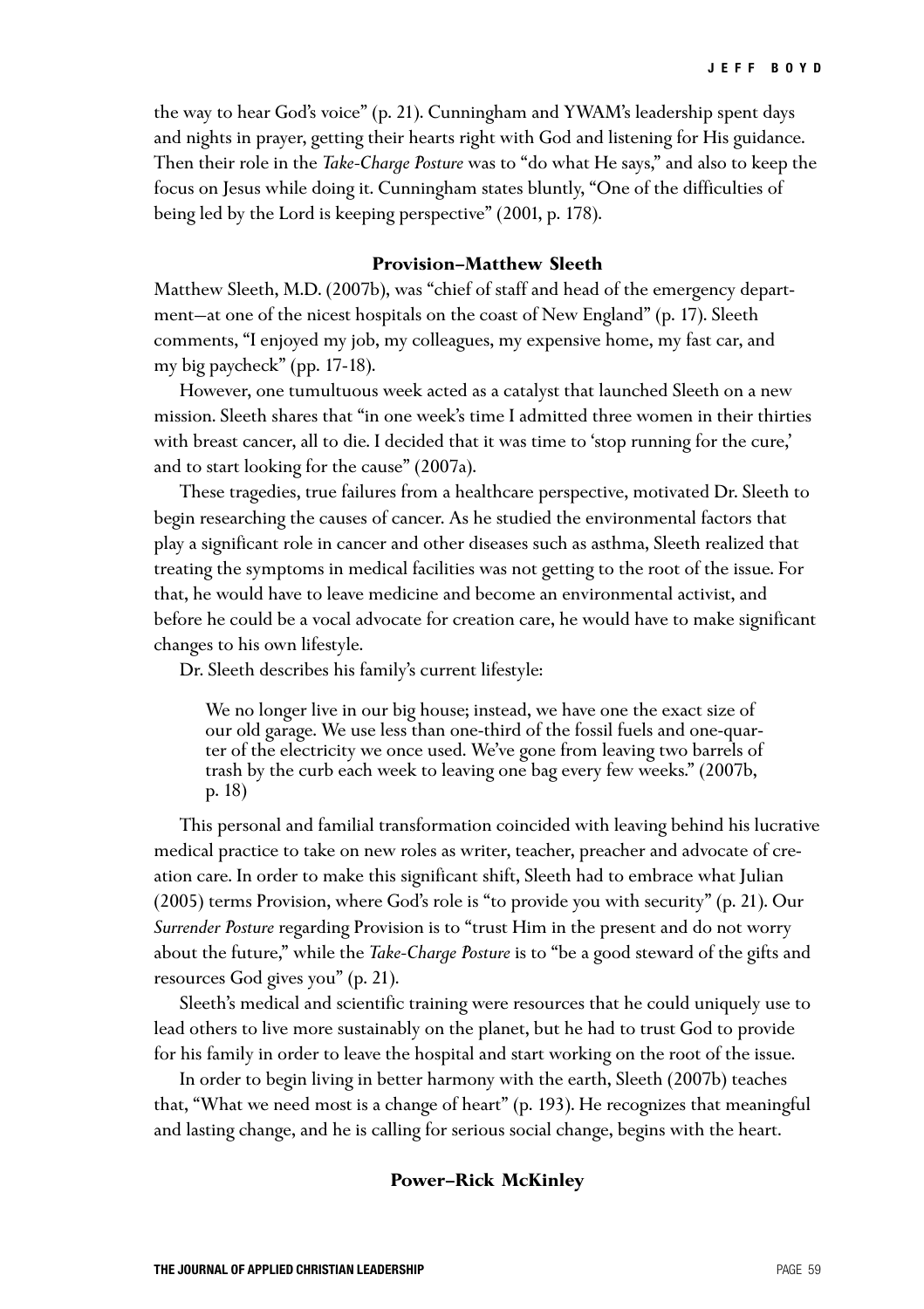Imago Dei, a church body now consisting of approximately 2,000 people, was birthed in early 2000 by lead pastor Rick McKinley (Ken Weigel, personal communication, September 12, 2008). Beyond the programs and small groups common to many churches, this faith community in Portland, Oregon, is heavily involved with social issues in its local neighborhood as well as around the world. For example, formal support groups help people deal with destructive habits, day-long service events provide health care, neighborhood partnerships encourage economic development, mentoring collaborations help the next generation learn needed skills, missional communities build relationships with a purpose, and advocacy work benefits those dealing with poverty, AIDS and homelessness (Imago Dei, n.d.).

Imago Dei also supports international missions through sponsoring organizations such as International Justice Mission and Living Water International, as well as by sending individual missionaries to such areas as Central Asia, Uganda and Sudan. Special attention is given to Liberia, where Imago Dei works with local partners to sponsor children, start schools, build churches and make clean water accessible (Imago Dei, n.d.).

However, Imago Dei has not always been this successful at bringing Christ's love and goodness to hurting people at home and abroad. The pathway was difficult and uncertain—the means untested, the outcomes unknown. Donald Miller (2003), author of *Blue Like Jazz* and an early attendee of Imago Dei, writes about the early days:

We didn't grow much, to be honest. We stayed at about thirty or so.... I know that numbers shouldn't matter very much, but to be honest I kind of wanted Imago to grow because I wanted my friends at my old church to know we were successful; but we didn't grow, we stayed at about thirty." (p. 134)

Pastor McKinley shares his own view of the early days of slow growth in *This Beautiful Mess* (2006). "Week after week in that basement, we prayed for Portland and told God the truth about our own hearts. For six months we prayed. Would anything ever change? I wondered. Was I failing as a church planter?" (p. 51).

The prayer for church growth was truly a prayer for changed hearts, a prayer for personal transformation. "We realized that if we wanted to live out the kingdom, we would need to get our hearts before God. . . . We needed God to change us" (p. 51).

As the months went by and the group continued to pray for God to change their hearts, to give them love for the people around them, things did begin to change. Miller (2003) relates that "lots of people started coming to our church after that. I don't know why, honestly, except that we all agreed we would love people and be nice to them and listen and make friends" (p. 135). The growth in attendees and in practical services offered to those in need began to increase after months of prayer for personal transformation.

Using Julian's (2005) Partnership Roles matrix, I would describe McKinley's story to revolve around Power, where God's role is "to give you power to overcome obstacles" (p. 21). It was God's responsibility to supply the power to overcome the hindrances to growth. The fledgling group did not have power to do this on their own. The young church's *Surrender Posture* was to "relinquish control of the outcome to God." It would do no good for the band of believers to be consumed with the outcome of the venture,